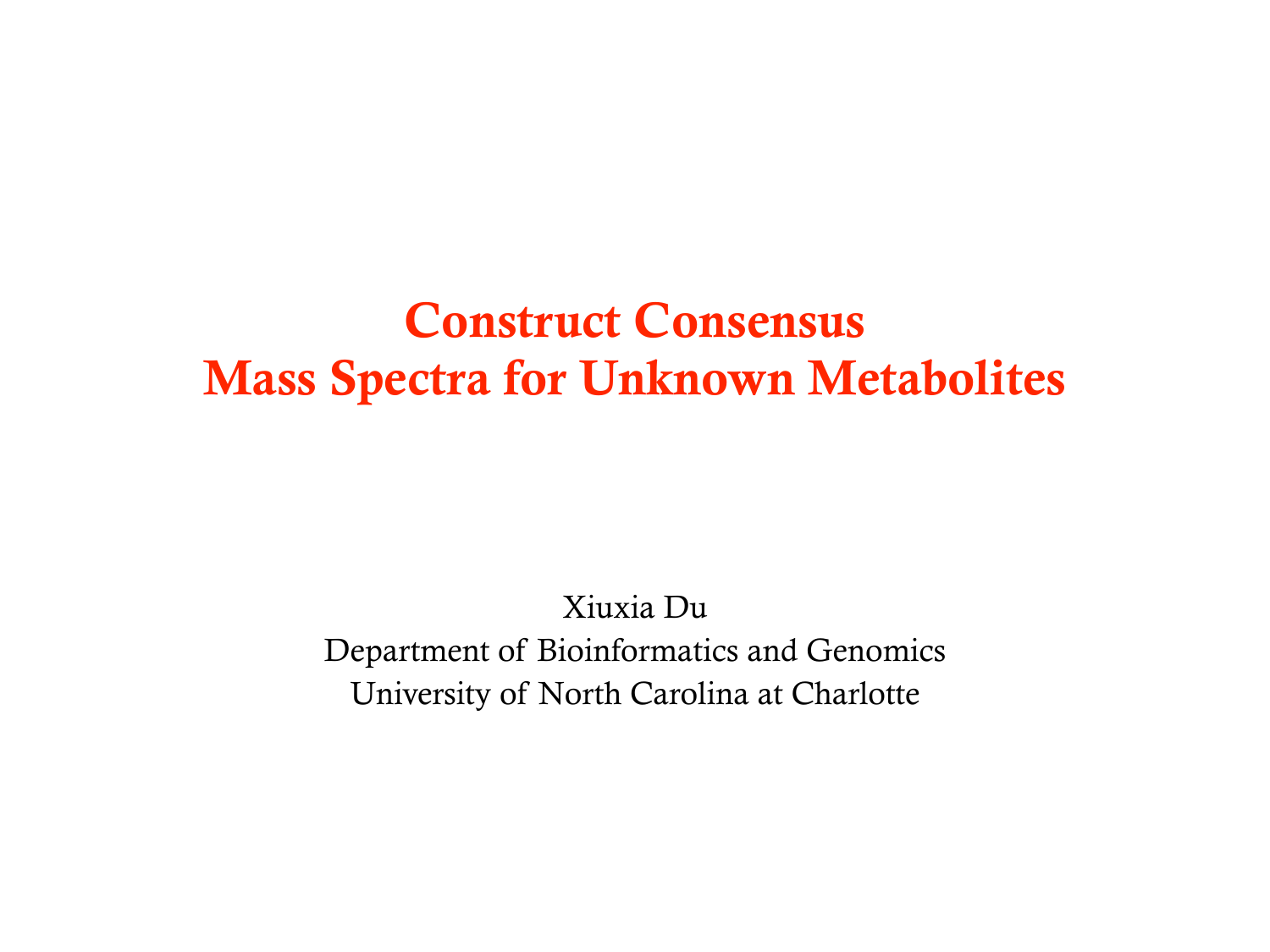# Introduction



<sup>2</sup> Stein, S., Mass spectral reference libraries: an ever-expanding resource for chemical identification. Analytical chemistry 2012, 84 (17), 7274-82.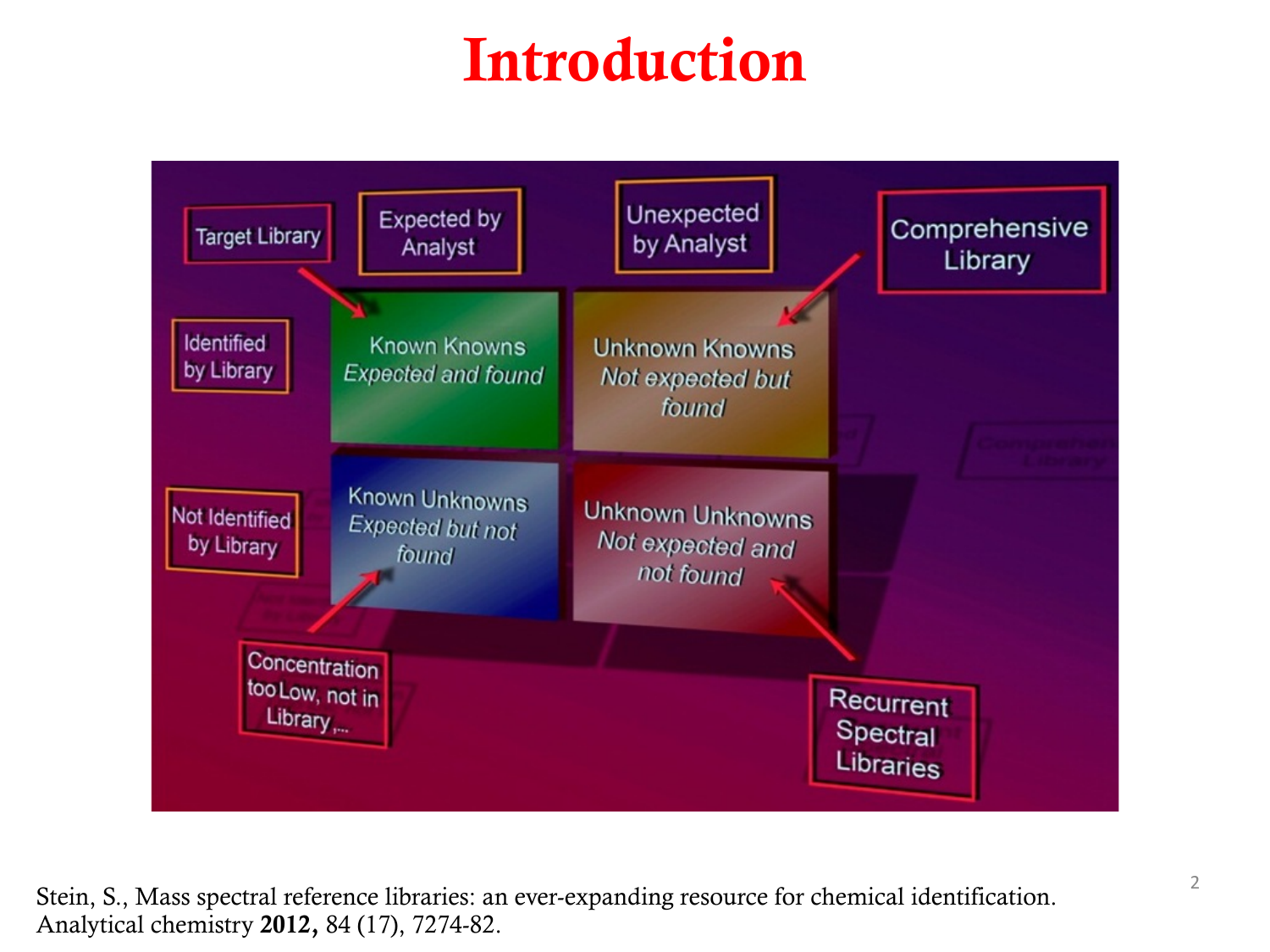## Introduction

• A sizable fraction of metabolites observed in GC/MS and LC/MS metabolomics are unknown.

**•** Fragmentation patterns of their ions provide information on the elemental composition and labile bonds of these ions.

**•** Fragmentation mass spectra can be used for determining the identity of these unknown compounds.

• The fragmentation mass spectrum of an ion depends on the fragmentation energy.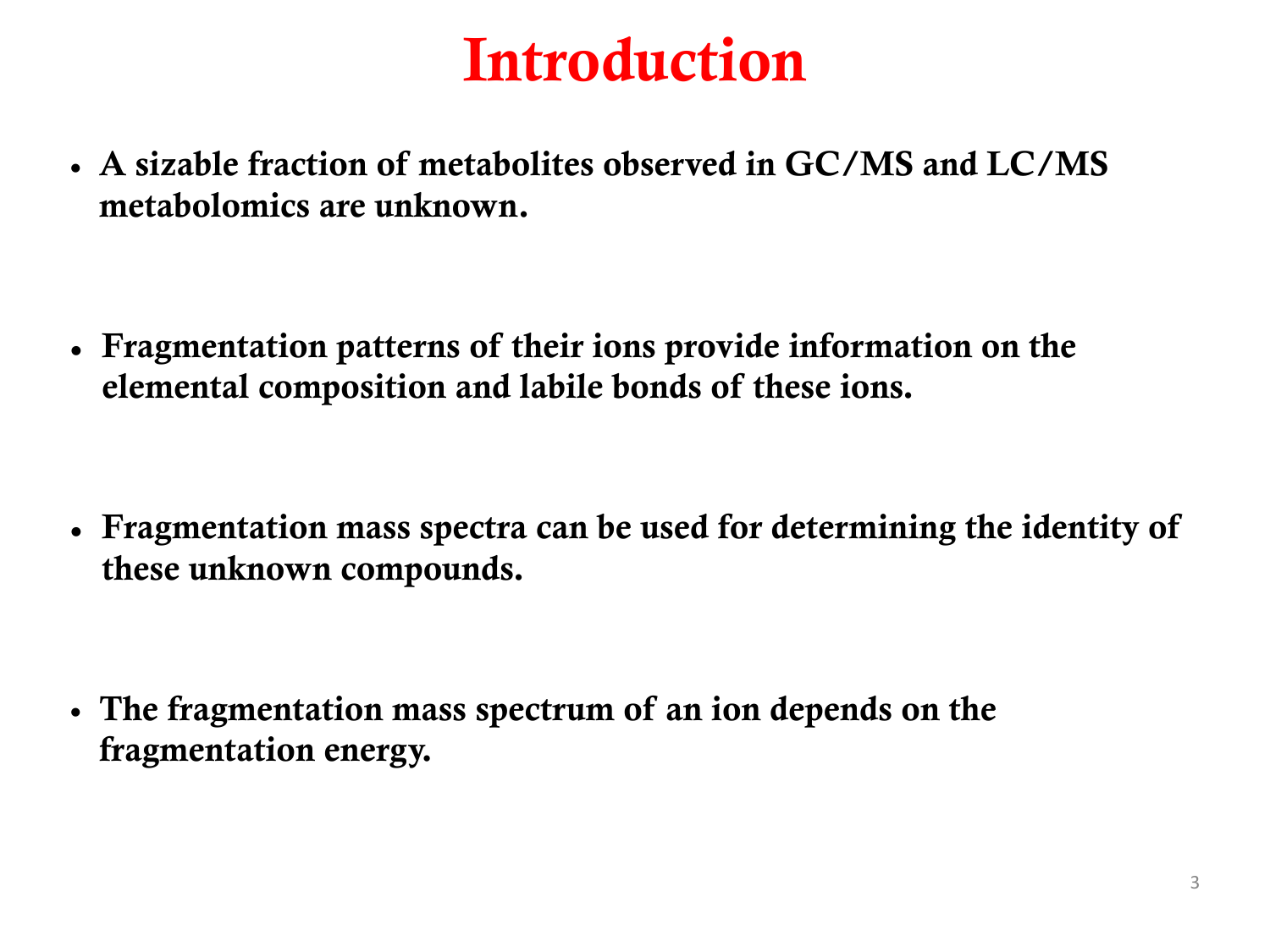## EI-GC-MS pectra

**•** For electron ionization used for GC/MS, fragmentation occurs following the ejection of an electron in a molecule.

**•** Fragmentation spectra are highly reproducible at the standard electron energy of 70eV.

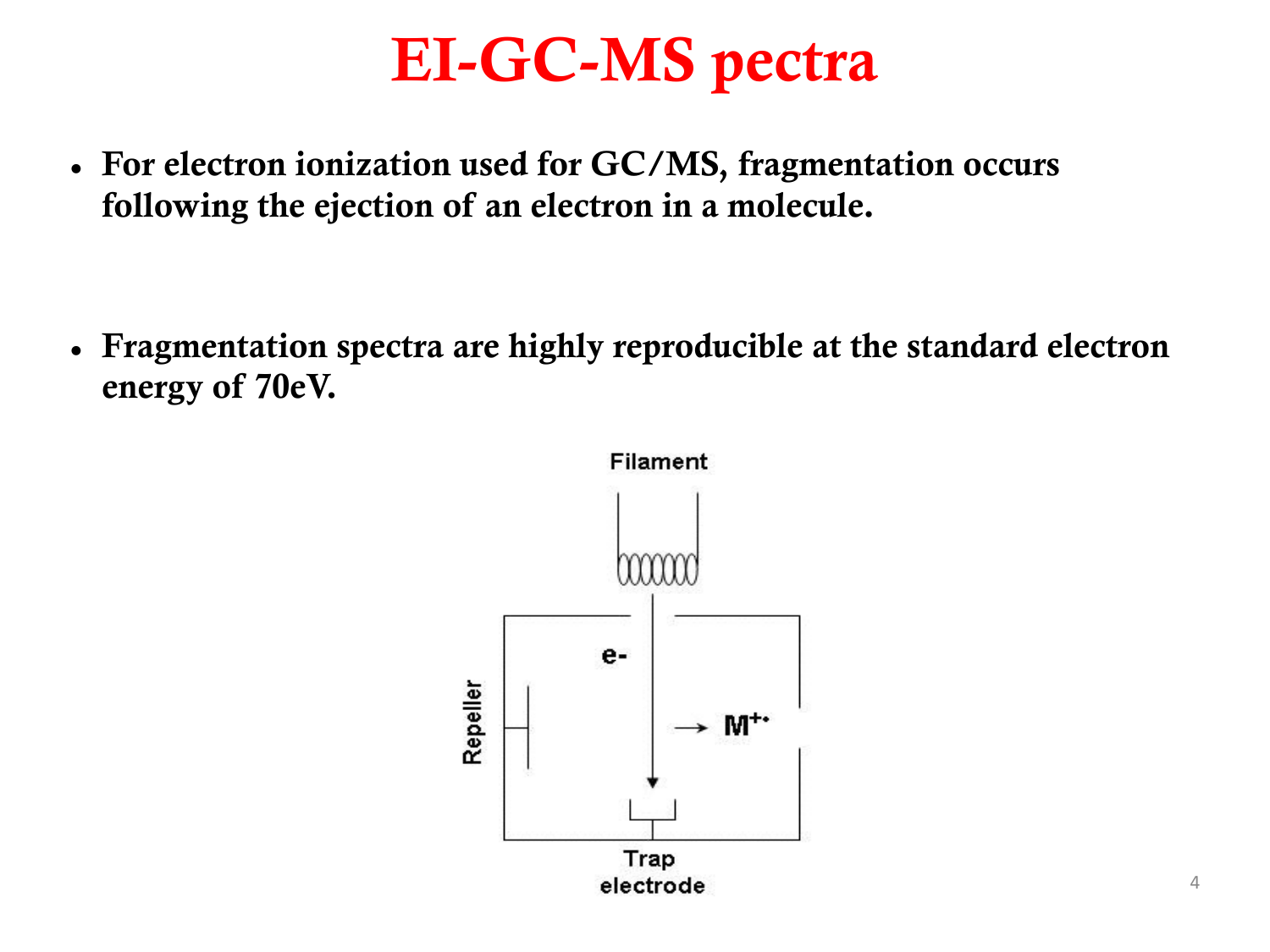## ESI-LC-MS spectra

**•** CID: collision induced dissociation

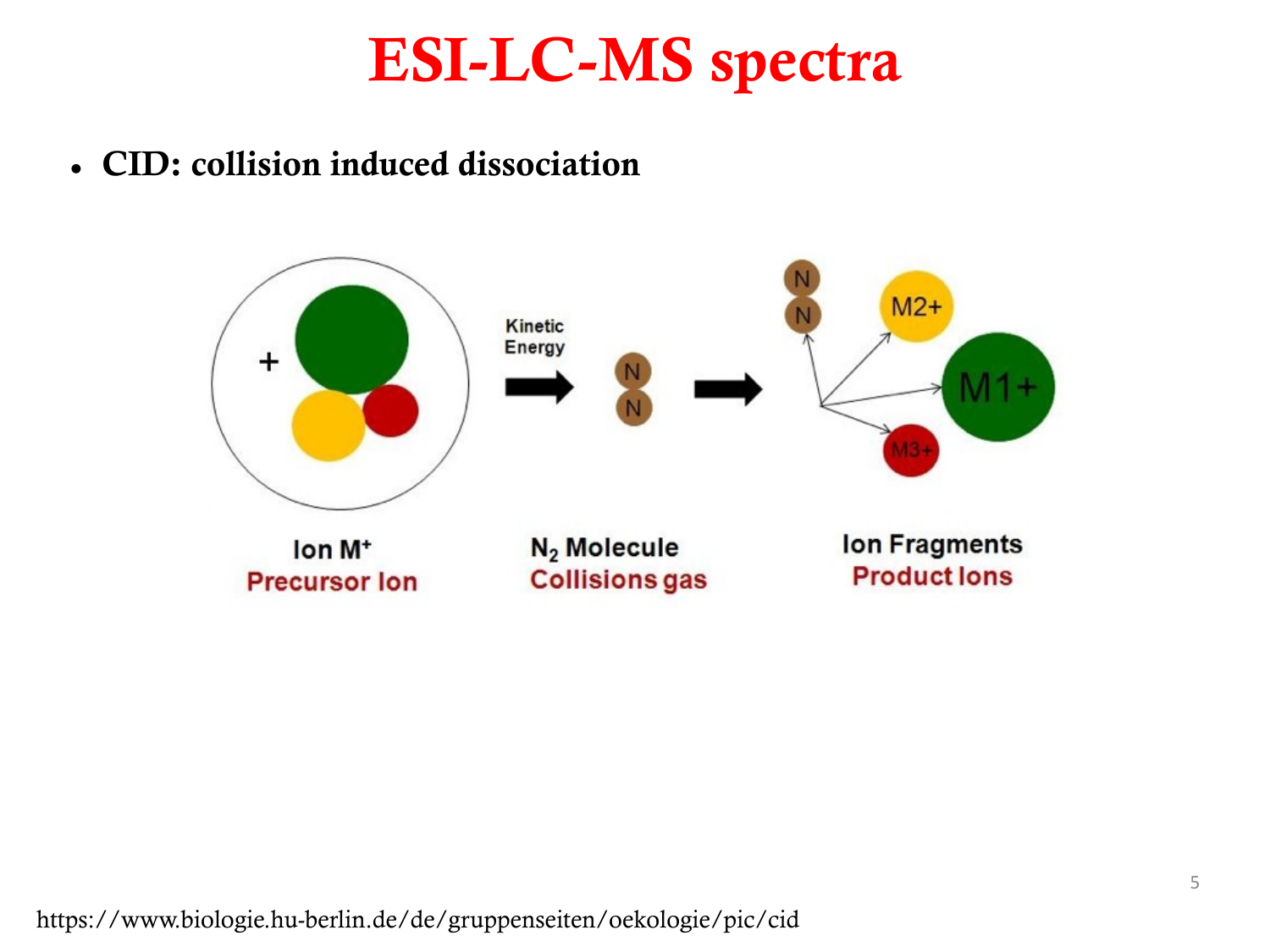# Spectrum variation

#### **•** Causes

- Low signal strength
- Contaminant peaks
- Co-fragmentation
- Differences in instrument conditions

**•** As instrument sensitivity improves and lower concentration compounds are observed, the problem of spectrum variation worsens.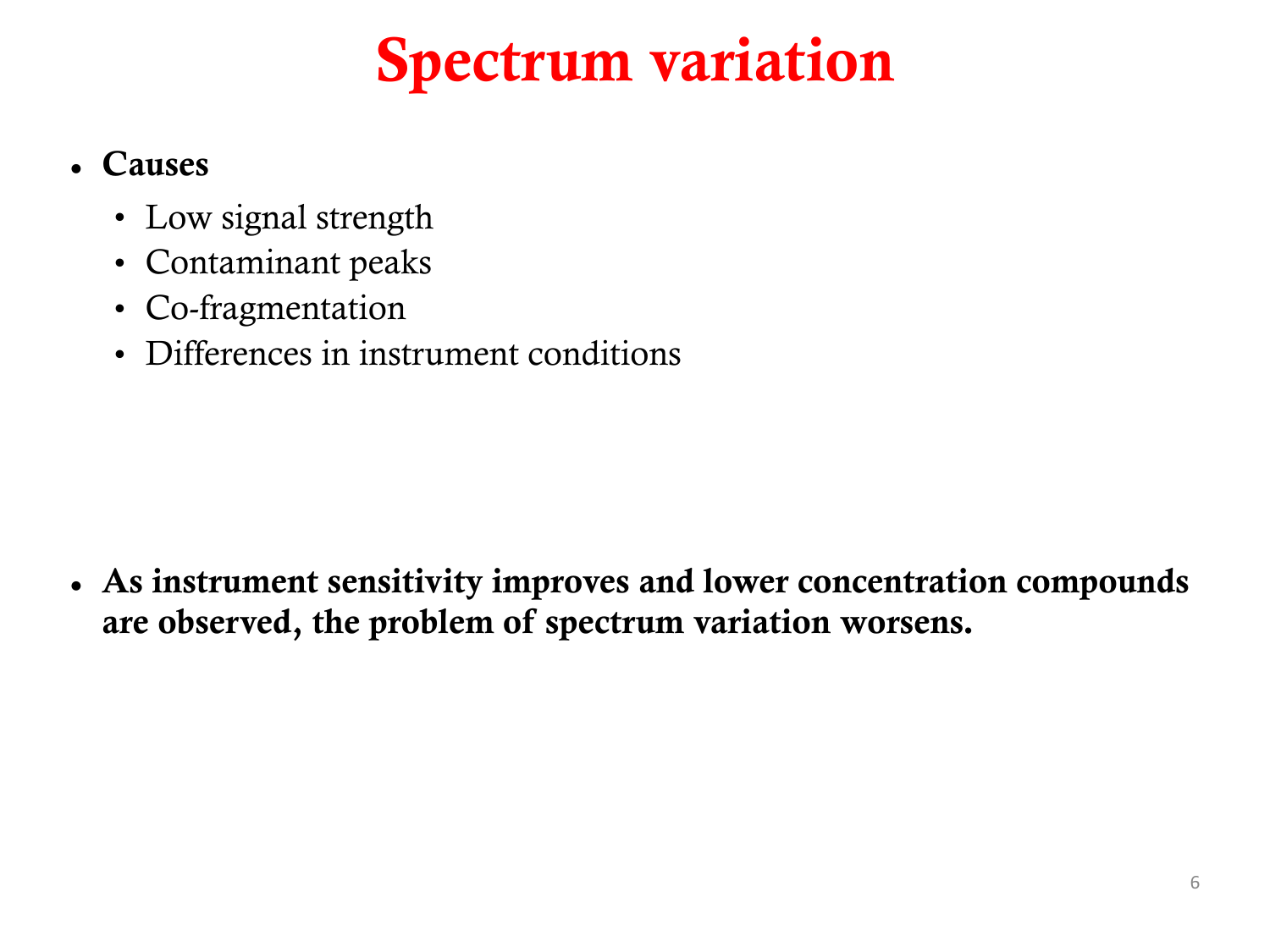## Recurrent spectra

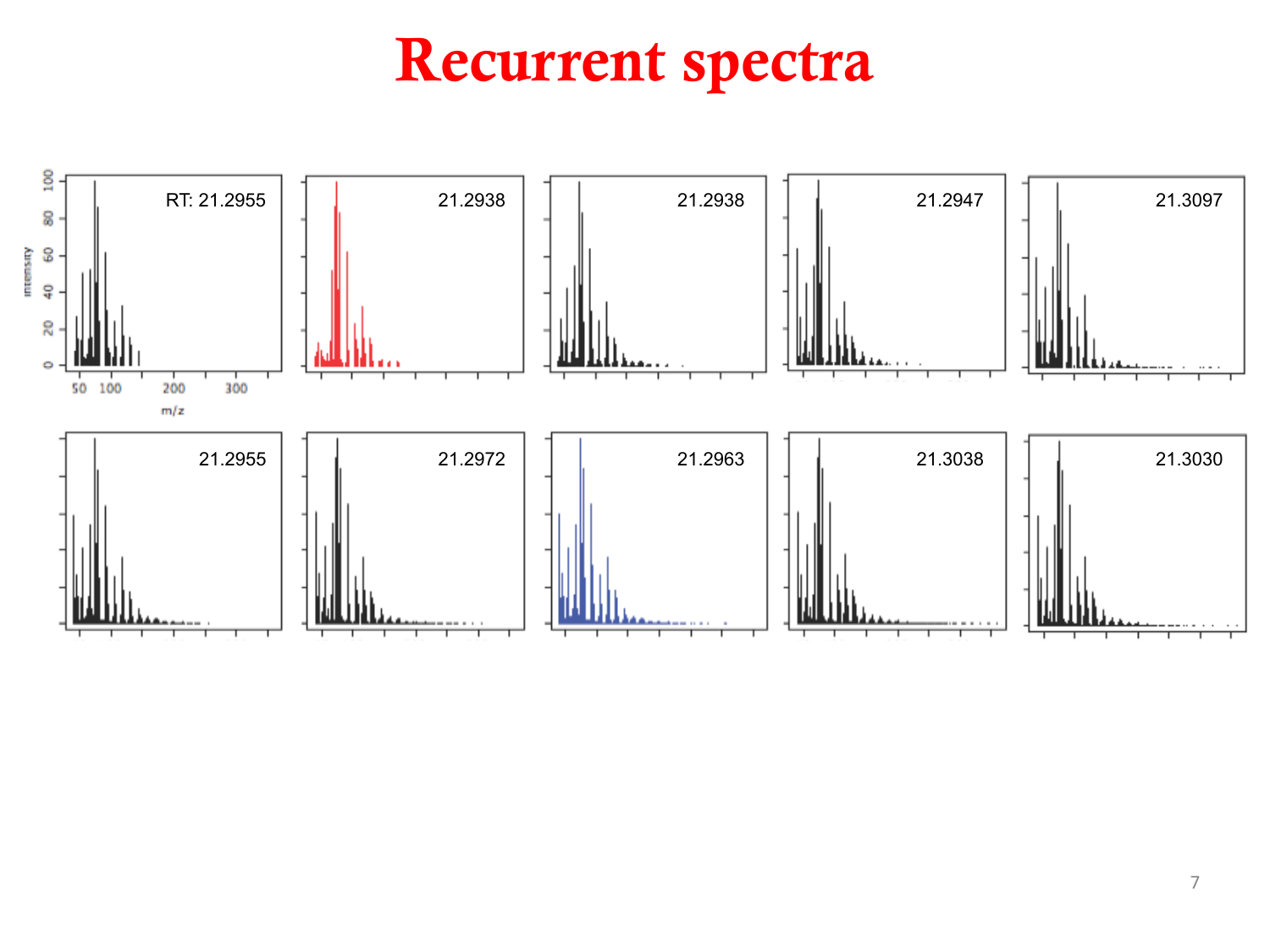## Consensus spectra building

deconvolution



<sup>8</sup> Ni, Y. et al., ADAP-GC 2.0: deconvolution of coeluting metabolites from GC/TOF-MS data for metabolomics studies. Analytical chemistry 2012, 84 (15), 6619-29.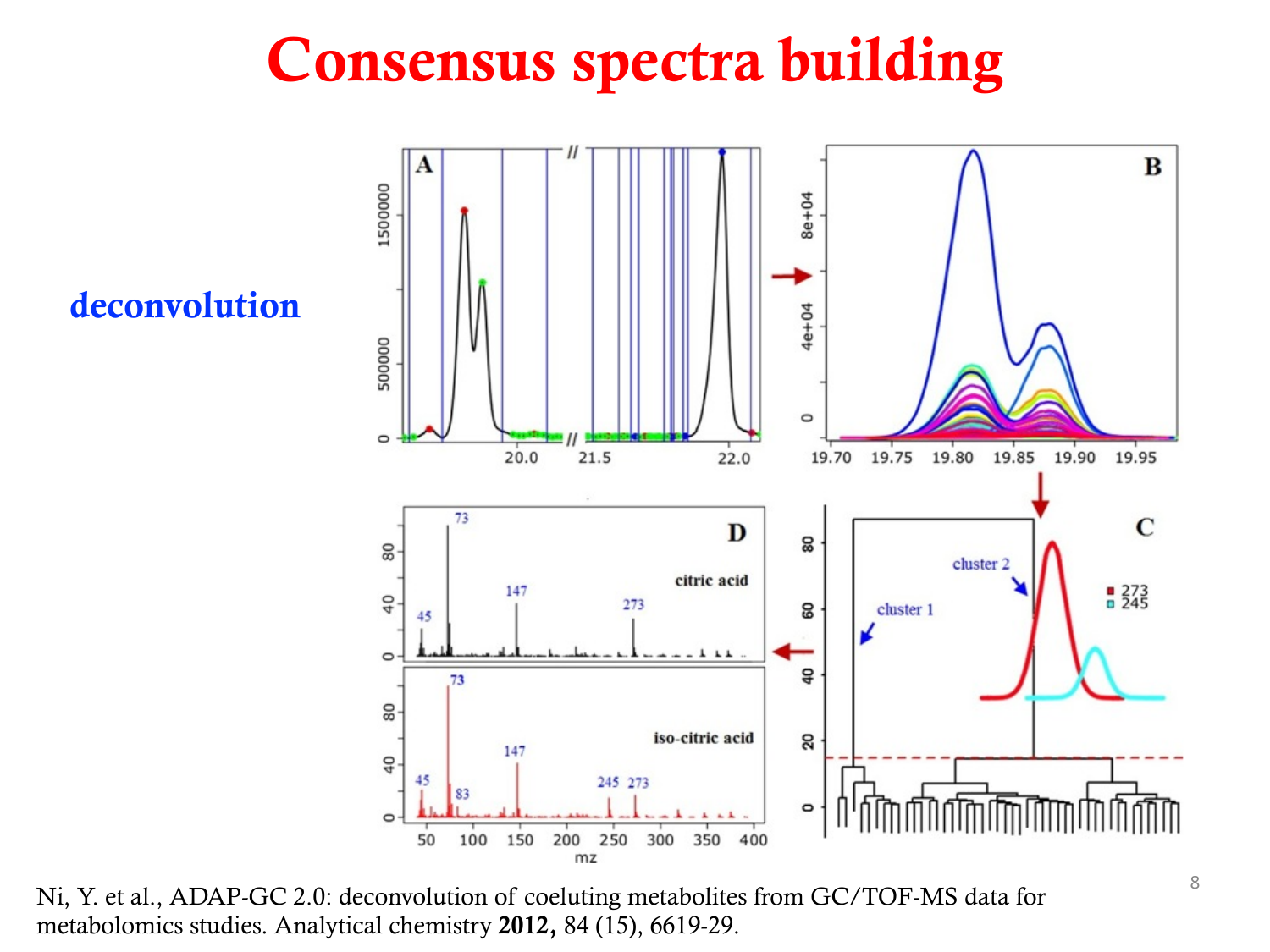## Consensus spectra building

#### spectra clustering and quality control



<sup>9</sup> Yang, X.; Neta, P.; Stein, S. E., Quality control for building libraries from electrospray ionization tandem mass spectra. Analytical chemistry 2014, 86 (13), 6393-400.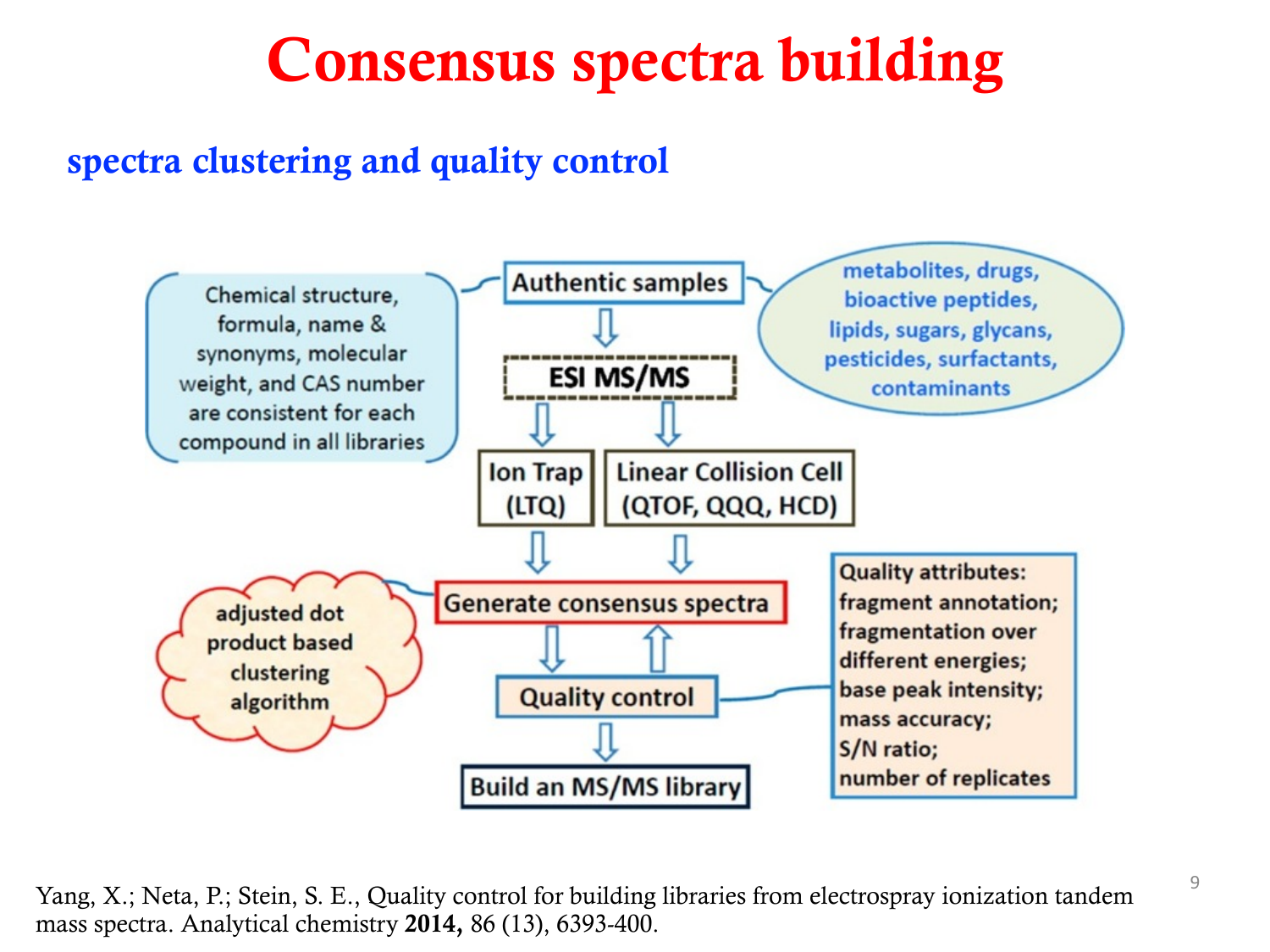## Consensus spectra building



Yang, X.; Neta, P.; Stein, S. E., Quality control for building libraries from electrospray ionization tandem mass spectra. Analytical chemistry 2014, 86 (13), 6393-400.